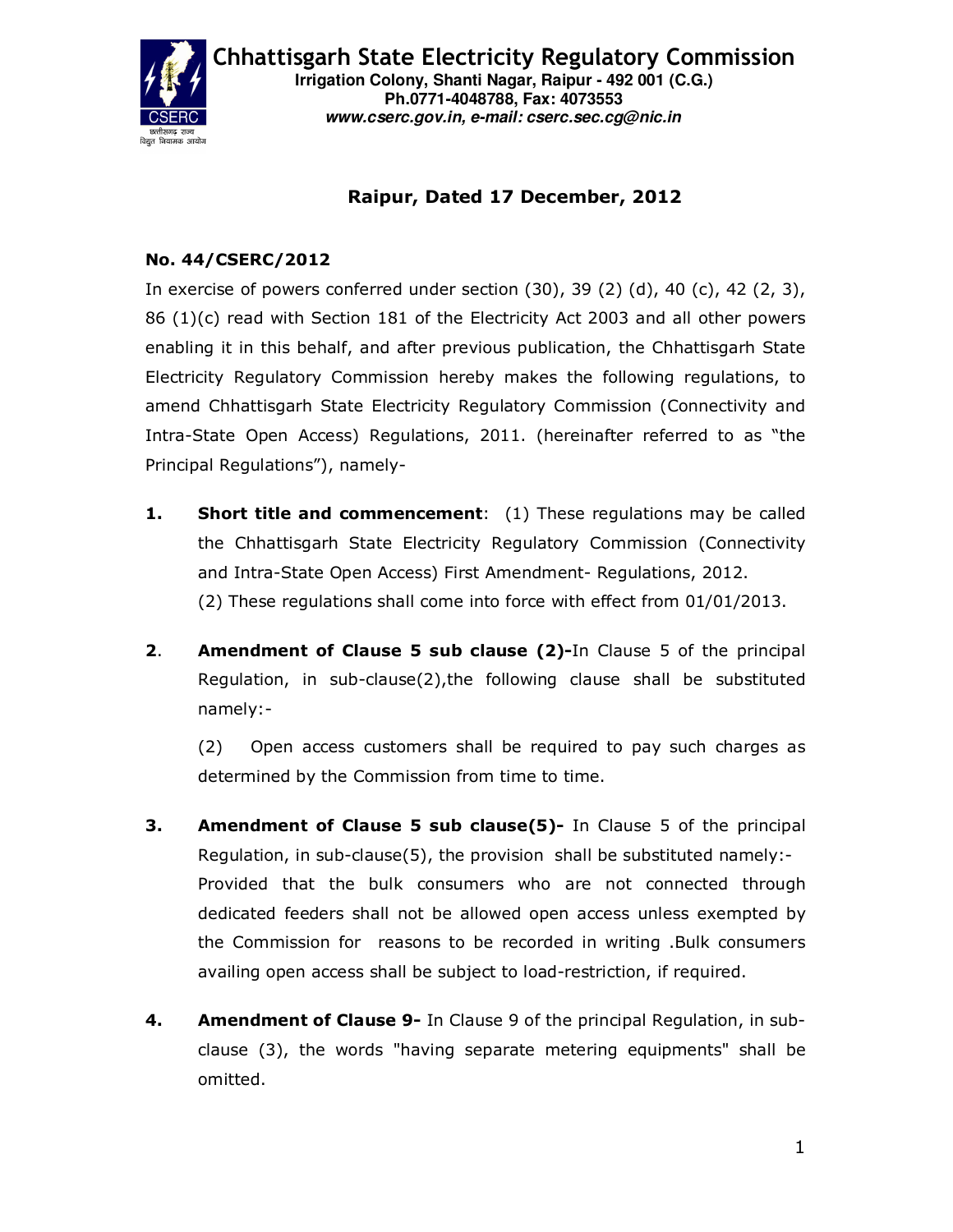- **5.** Amendment of Clause 12- In Clause 12 of the principal Regulation, in sub-clause (2), for the first para before proviso "All applicants seeking……………open access is sought" shall be substituted by following: Every applicant seeking open access shall submit an undertaking or declaration to this effect that it has no other contract for sale of same power for which no objection or prior standing clearance is applied.
- **6.** Amendment of Clause 13- In Clause 13 of the principal Regulation, in proviso, the word "distribution" in last line shall be omitted.
- **7.** Amendment of Clause 21- In Clause 21 of the principal Regulation, in the first proviso, the word "distribution" in last line shall be omitted.
- 8. Amendment of Clause 27- In Clause 27 of the principal Regulation, in the first proviso, shall be substituted namely-

Provided that in respect of a generating station(including captive generating plant) or consumer connected to a transmission licensee(other than STU)/distribution licensee and seeking inter-State medium-term open access, the STU/SLDC, before giving its consent as required under the Central Commission's regulations, shall require the generating company (including captive generating plant) or consumer to submit the consent of the licensee concerned.

- **9.** Amendment of Clause 28- In Clause 28 of the principal Regulation, in sub clause (3)-
	- (i) in first para before proviso the words "each " and "and/or collective transaction" shall be omitted.
	- (ii) in the proviso the word "or collective transaction" shall be omitted.
- 10. Amendment of Clause 32-In Clause 32 of the principal Regulation, following shall be substituted namely-

## "32. Inter-State short-term open access-

Notwithstanding anything contained in above Regulations, procedure for inter-State short- term Open Access shall be as per Central Electricity Regulatory Commission (Open Access in inter-State Transmission)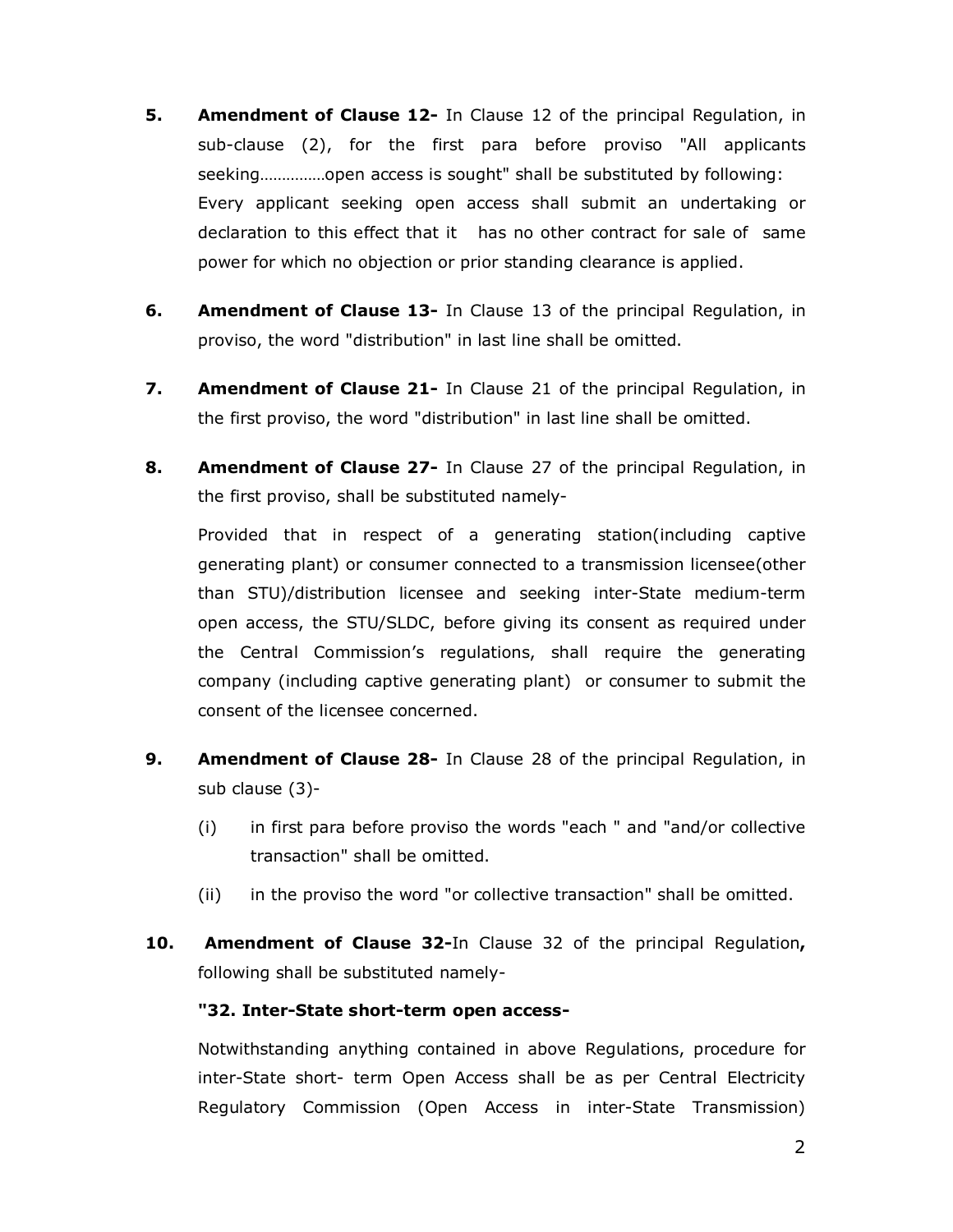Regulations, 2008, or its statutory re-enactments, as amended from time to time.

Provided that in respect of a generating station(including captive generating plant) or consumer connected to a transmission licensee(other than STU)/distribution licensee and seeking inter-State short-term open access, the SLDC, before giving its consent as required under the Central Commission's regulations, shall require the generating company (including captive generating plant) or consumer to submit the consent of the licensee concerned.

The concurrence of the licensee shall be required only for first time. For subsequent short-term inter-State short-term open access in continuation, the applicant shall file application directly to the SLDC. The SLDC after consultation with concerned licensee for concurrence shall process the application within the time period as specified in Central Electricity Regulatory Commission (Open Access in inter-State Transmission) Regulations, 2008, or its statutory re-enactments, as amended from time to time. In case of break in continuation, the concurrence of licensee shall be required afresh.

Provided further that all applicants intending to use the State grid for short-term inter-State open access shall be required to fulfill the eligibility criteria as specified under Regulation 5 of these Regulations and while submitting application for short-term inter-State open access shall follow Regulation 12(2) of these Regulations."

11. Amendment of Clause 33-sub clause (1)-In Clause 33 of the principal Regulations, in sub-clause (1) ,the following proviso shall be inserted namely-

(i) after clause (a) ,following proviso shall be inserted namely- "Provided further that the transmission charges for using State grid by the long-term or medium-term open access customers for inter-State power transaction shall be shared on the basis of capacity allotted by the Central Transmission Utility (CTU)"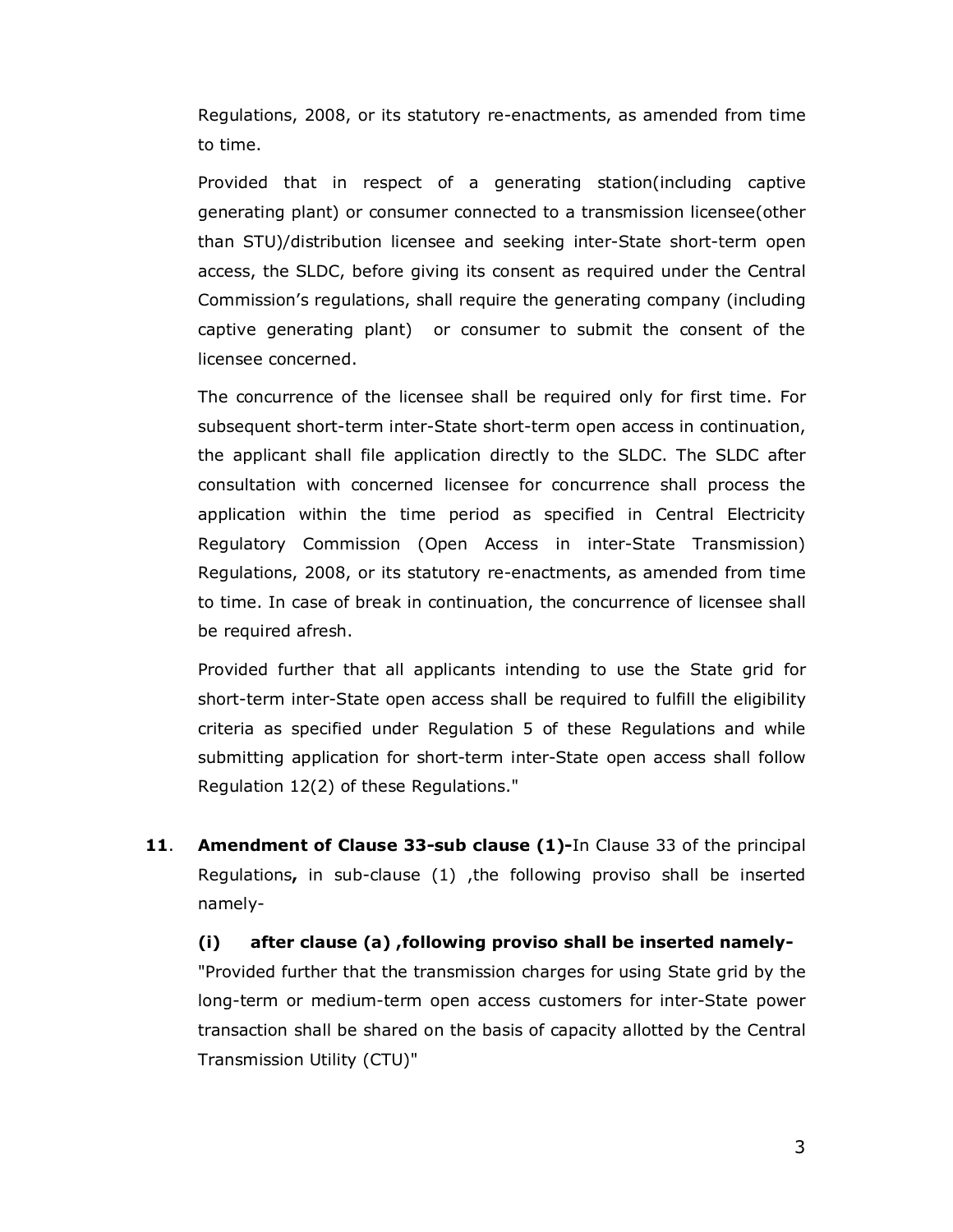(ii) after clause (b), following proviso shall be inserted namely- "Provided that the transmission charges for using State grid for short-term inter-State bilateral transaction shall be at the rate specified by the Commission from time to time for the energy approved by the Regional Load Despatch Centre for transmission at the point / points of injection. Provided further that the transmission charges for using State grid for short-term inter-State collective transactions shall be at the rate specified by the Commission from time to time for energy approved by the National Load Despatch Centre for transmission separately for each point of injection and for each point of drawal,"

- 12. Amendment of Clause 33-sub clause (2)-In Clause 33 of the principal Regulations, in sub-clause (2), the following proviso shall be inserted -
	- (iii) after sub clause (a) following proviso shall be inserted namely-

Provided that the wheeling charges for using State grid by the long-term or medium-term open access customers for inter-State power transaction shall be payable on the basis of energy approved by the Central Transmission Utility (CTU). The energy approved shall be computed by considering 100 % load factor on the allotted capacity for bilateral transaction by the Central Transmission Utility (CTU)

Provided further that the wheeling charges for using distribution licensee network for short-term inter-State bilateral transaction shall be at the rate specified by the Commission from time to time for the energy approved by the Regional Load Despatch Centre for transmission at the point /points of injection.

Provided also that the wheeling charges for using State grid for inter-State collective transactions shall be at the rate specified by the Commission from time to time for energy approved by National Load Despatch Centre for transmission separately for each point of injection and for each point of drawal.